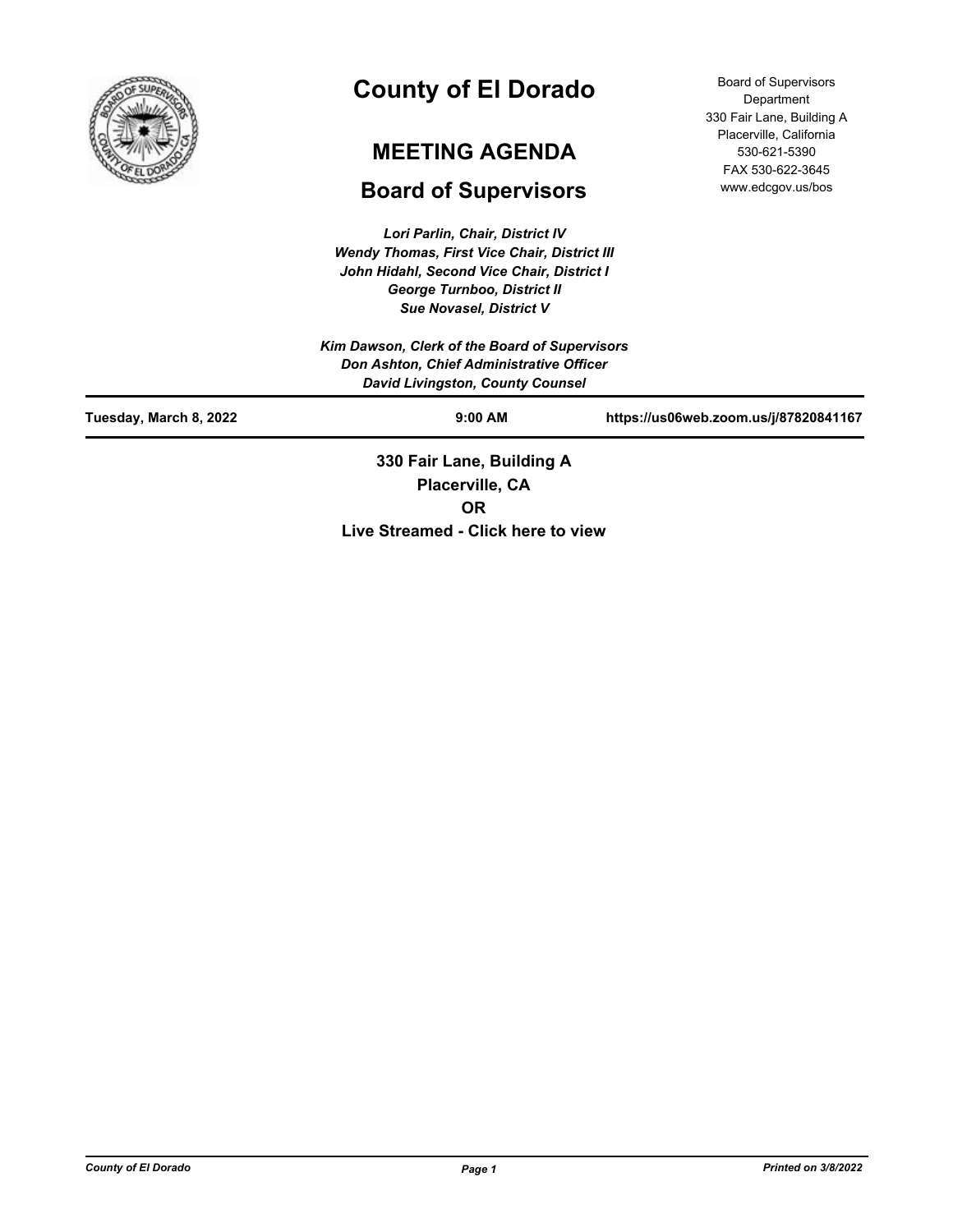**PUBLIC PARTICIPATION INSTRUCTIONS: The Board of Supervisors meeting room will be open to the public. The meeting will continue to be live-streamed via Zoom and YouTube.**

**Members of the public may address the Board in-person or via Zoom to make a public comment. The public should call into 530-621-7603 or 530-621-7610. The Meeting ID is 878 2084 1167 . Please note you will be able to join the live-stream 15 minutes prior to the posted meeting start time.**

**To observe the live stream of the Board of Supervisors meeting go to https://us06web.zoom.us/j/87820841167.**

**To observe the Board of Supervisors meetings via YouTube, click https://www.youtube.com/channel/UCUMjDk3NUltZJrpw2CL7Zkg.**

**If you are joining the meeting via zoom and wish to make a comment on an item, press the "raise a hand" button. If you are joining the meeting by phone, press \*9 to indicate a desire to make a comment. Speakers will be limited to 3 minutes.**

**By participating in this meeting, you acknowledge that you are being recorded.**

**If you choose not to observe the Board of Supervisors meeting but wish to make a comment on a specific agenda item, please submit your comment in writing. You are encouraged to submit your comment in writing by 4:00 PM on the Monday before the meeting to ensure the Board of Supervisors has adequate time to review. Please submit your comment to the Clerk of the Board at edc.cob@edcgov.us. Your comment will be placed into the record and forwarded to the Board of Supervisors.**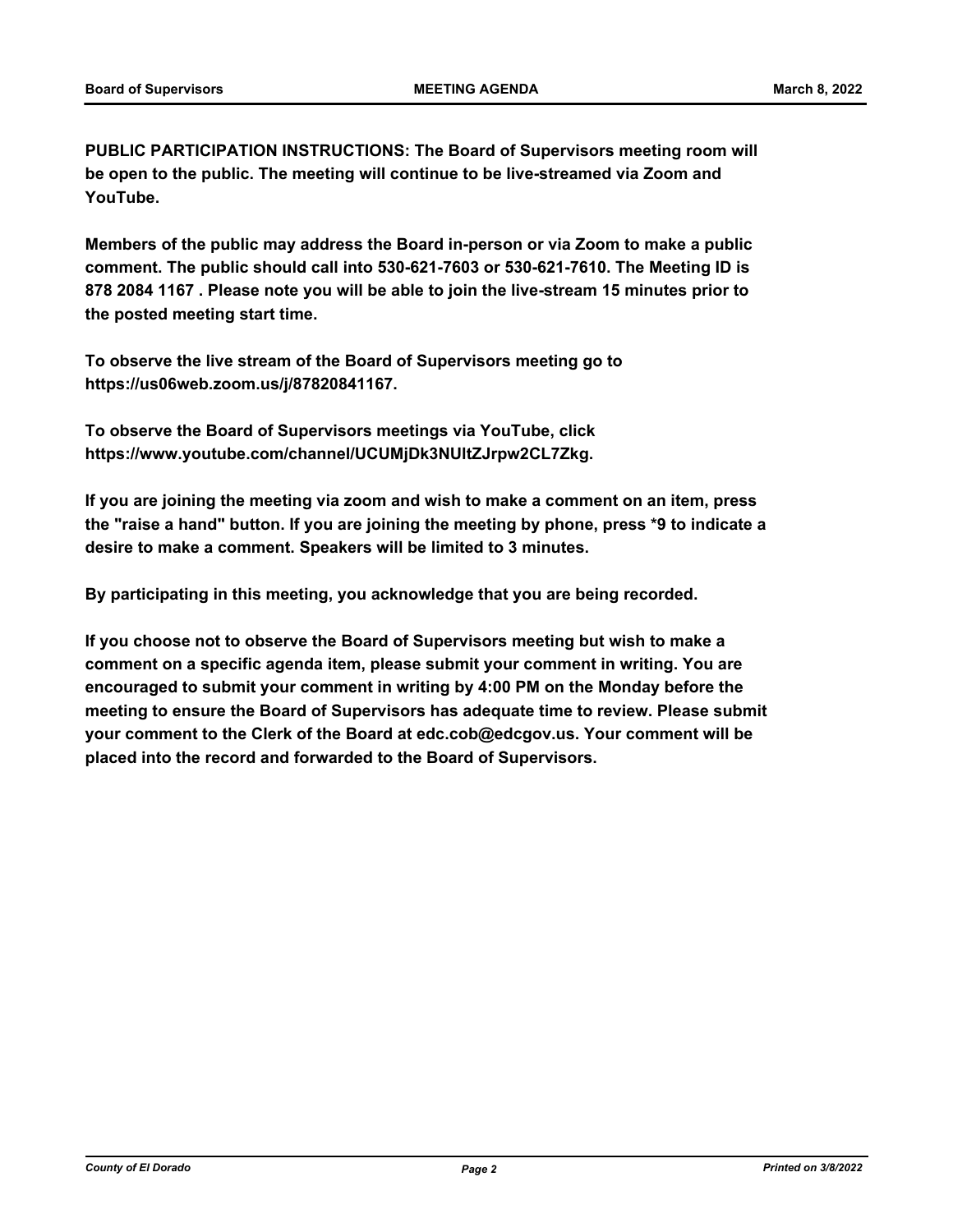## **Vision Statement Safe, healthy and vibrant communities, respecting our natural resources and historical heritage**

## **This institution is an equal opportunity provider and employer.**

Live Web Streaming and archiving of most Board of Supervisors meeting videos, all meeting agendas, supplemental materials and meeting minutes are available on the internet at: http://eldorado.legistar.com/Calendar.aspx

The County of El Dorado is committed to ensuring that persons with disabilities are provided the resources to participate in its public meetings. Please contact the office of the Clerk of the Board if you require accommodation at 530-621-5390 or via email, edc.cob@edcgov.us, preferably no less than 24 hours in advance of the meeting.

The Board of Supervisors is concerned that written information submitted to the Board the day of the Board meeting may not receive the attention it deserves. The Board Clerk cannot guarantee that any FAX, email, or mail received the day of the meeting will be delivered to the Board prior to action on the subject matter.

The Board meets simultaneously as the Board of Supervisors and the Board of Directors of the Air Quality Management District, In-Home Supportive Services, Public Housing Authority, Redevelopment Agency and other Special Districts.

For Purposes of the Brown Act § 54954.2 (a), the numbered items on this Agenda give a brief description of each item of business to be transacted or discussed. Recommendations of the staff, as shown, do not prevent the Board from taking other action.

Materials related to an item on this Agenda submitted to the Board of Supervisors after distribution of the agenda packet are available for inspection during normal business hours in the public viewing packet located in Building A, 330 Fair Lane, Placerville or in the Board Clerk's Office located at the same address. Such documents are also available on the Board of Supervisors' Meeting Agenda webpage subject to staff's ability to post the documents before the meeting.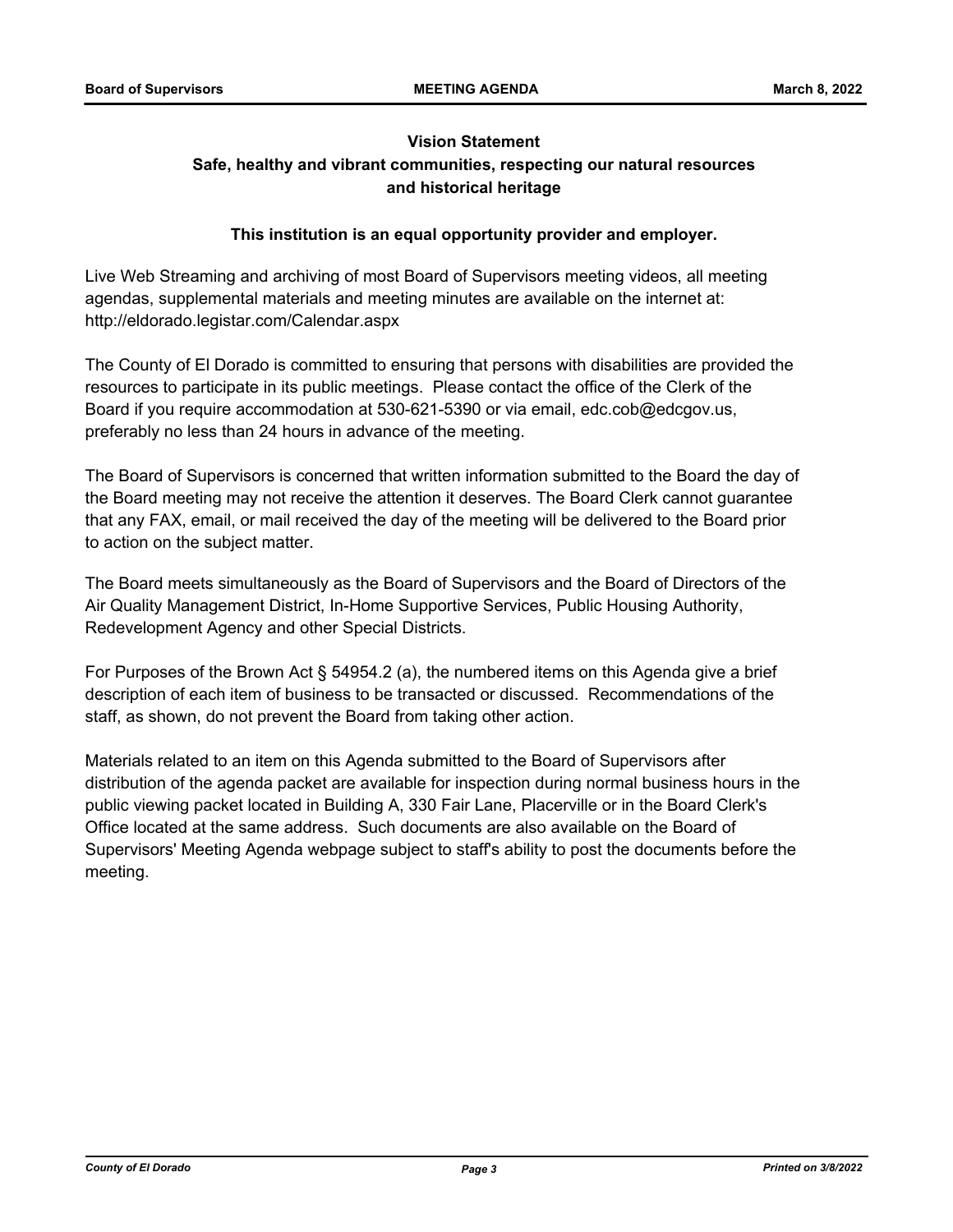## **PROTOCOLS FOR PUBLIC COMMENT**

Public comment will be received at designated periods as called by the Board Chair.

Public comment on items scheduled for Closed Session will be received before the Board recesses to Closed Session.

Except with the consent of the Board, individuals shall be allowed to speak to an item only once.

On December 5, 2017, the Board adopted the following protocol relative to public comment periods. The Board adopted minor revisions to the protocol on August 24, 2021, incorporated herein:

The Board wants all members of the public to feel welcome to speak, especially regarding controversial items. Time for public input will be provided at every Board of Supervisors meeting. Individuals will have three minutes to address the Board. If the three minutes are exceeded the speaker's microphone will be muted. Applause or other outbursts are not allowed in the Board Chambers.

During noticed public hearings only, individuals authorized by organizations to speak to organizational positions may request additional time, up to five minutes.

Public comment on certain agenda items designated and approved by the Board may be treated differently within specific time limits per speaker or a limit on the total amount of time designated for public comment. It is the intent of the Board that quasi-jurisdictional matters have additional flexibility depending on the nature of the issue.The Board Chair may limit public comment during Open Forum.

Individual Board members may ask clarifying questions but will not engage in substantive dialogue with persons providing input to the Board.

If a person providing input to the Board creates a disruption by refusing to follow Board guidelines, the Board Chair may take the following actions:

Step 1. Request the person adhere to Board guidelines. If the person refuses, the Board Chair may turn off the speaker's microphone.

Step 2. If the disruption continues, the Board Chair may order a recess of the Board meeting. Step 3. If the disruption continues, the Board Chair may order the removal of the person from the Board meeting.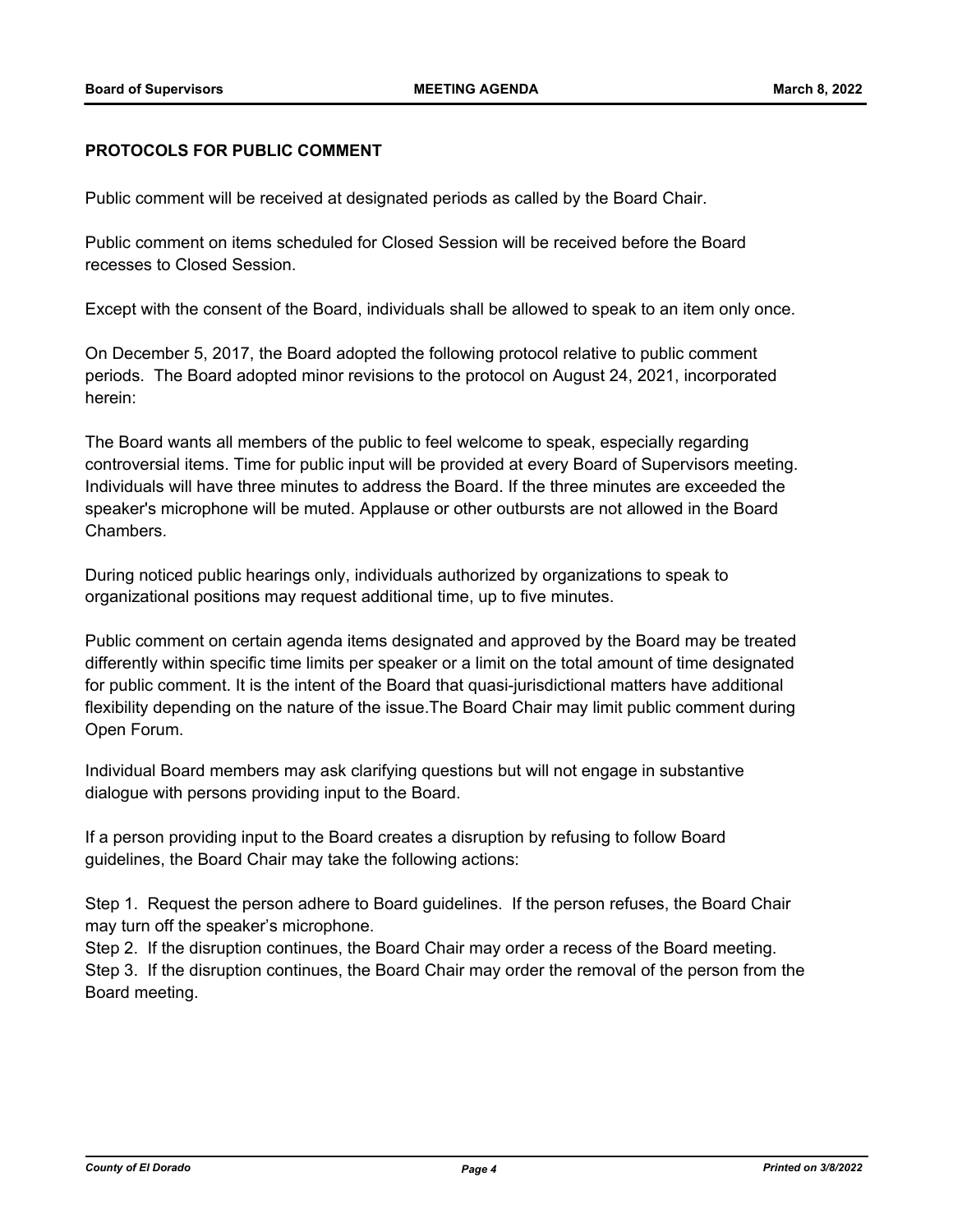## **9:00 A.M. - CALL TO ORDER**

## **INVOCATION AND PLEDGE OF ALLEGIANCE TO THE FLAG**

## **ADOPTION OF THE AGENDA AND APPROVAL OF CONSENT CALENDAR**

The Board may make any necessary additions, deletions or corrections to the agenda including moving items to or from the Consent Calendar and adopt the agenda and the Consent Calendar with one single vote. A Board member may request an item be removed from the Consent Calendar for discussion and separate Board action. At the appropriate time as called by the Board Chair, members of the public may make a comment on matters on the Consent Calendar prior to Board action.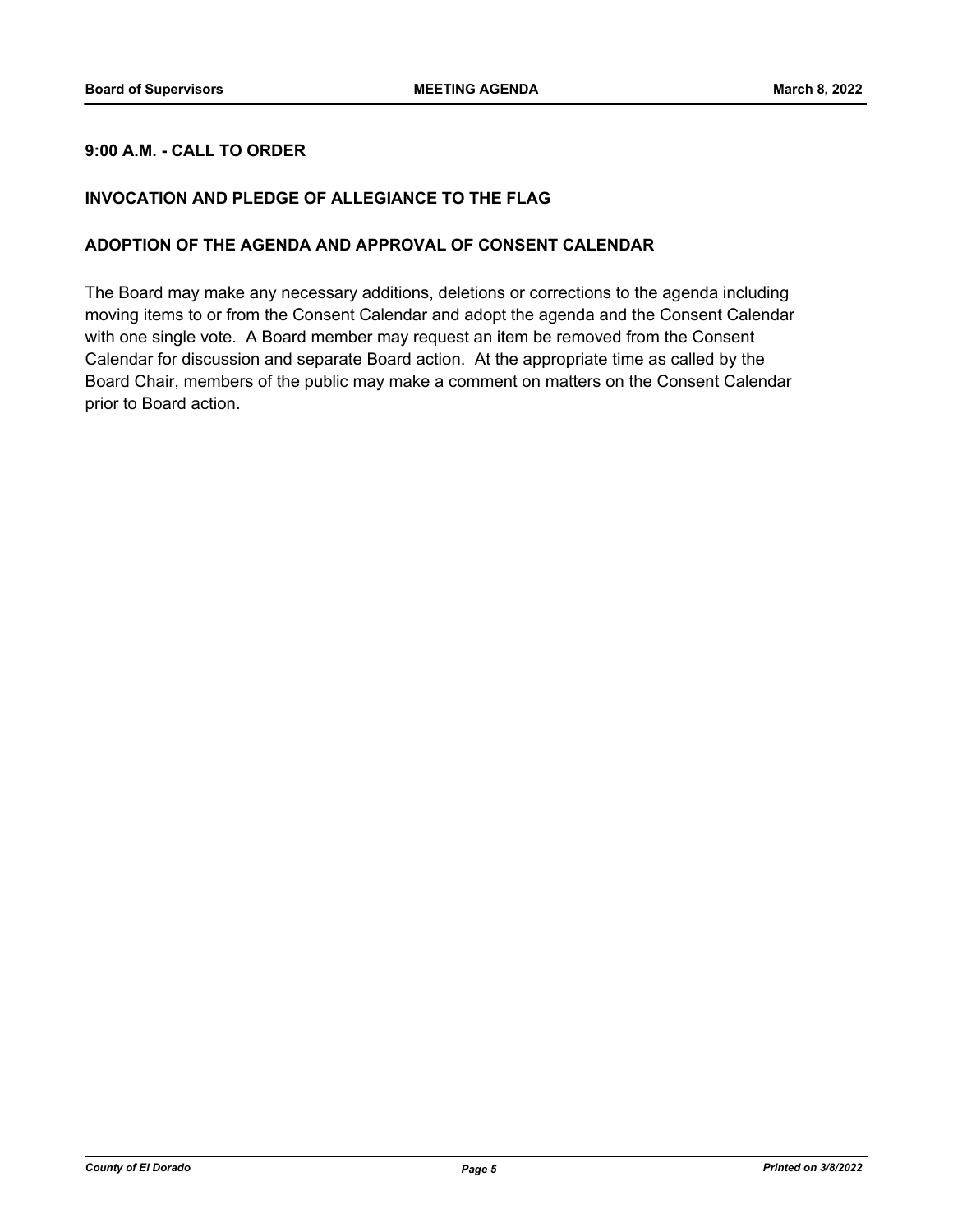## **CONSENT CALENDAR**

**1.** [22-0379](http://eldorado.legistar.com/gateway.aspx?m=l&id=/matter.aspx?key=31280) Clerk of the Board recommending the Board approve the Minutes from the regular meeting of February 22, 2022.

## **GENERAL GOVERNMENT - CONSENT ITEMS**

**2.** [22-0386](http://eldorado.legistar.com/gateway.aspx?m=l&id=/matter.aspx?key=31287) Chief Administrative Office, Facilities Division, and Planning & Building recommending the Board: 1) Approve the addition of a fixed asset in the amount of \$6,800 to the Facilities maintenance budget for the purchase of a storage container to store large plans for the Department of Planning and Building; and 2) Approve and authorize the Chair to sign the attached budget transfer decreasing appropriations in Planning and Building and increasing fixed asset appropriations in Facilities Maintenance. (4/5 vote required)

**FUNDING:** General Fund Caldor Fire Relief Designation.

**3.** [22-0344](http://eldorado.legistar.com/gateway.aspx?m=l&id=/matter.aspx?key=31245) Chief Administrative Office, Procurement and Contracts Division, presenting a list of County surplus property and recommending the Board so declare and authorize disposal of same in accordance with the procedures outlined in the County's Purchasing Ordinance, Chapter 3.12 and Section 3.12.220 thereof.

## **FUNDING:** Various.

**4.** [22-0316](http://eldorado.legistar.com/gateway.aspx?m=l&id=/matter.aspx?key=31217) Chief Administrative Office, Procurement and Contracts Division, recommending the Board declare a service weapon as surplus and approve the sale of the weapon to retired sheriff Deputy Jack Kerriush.

> **FUNDING:** Funding received from the sale will be deposited into the General Fund.

**5.** [22-0358](http://eldorado.legistar.com/gateway.aspx?m=l&id=/matter.aspx?key=31259) Clerk of the Board, based upon the recommendation of the El Dorado County Airport Advisory Committee, recommending the Board make the following appointment to the El Dorado County Airport Advisory Committee: Appoint Kevin Cooksy, Representing Placerville Airport, Term Expiration 3/8/2026.

**FUNDING:** N/A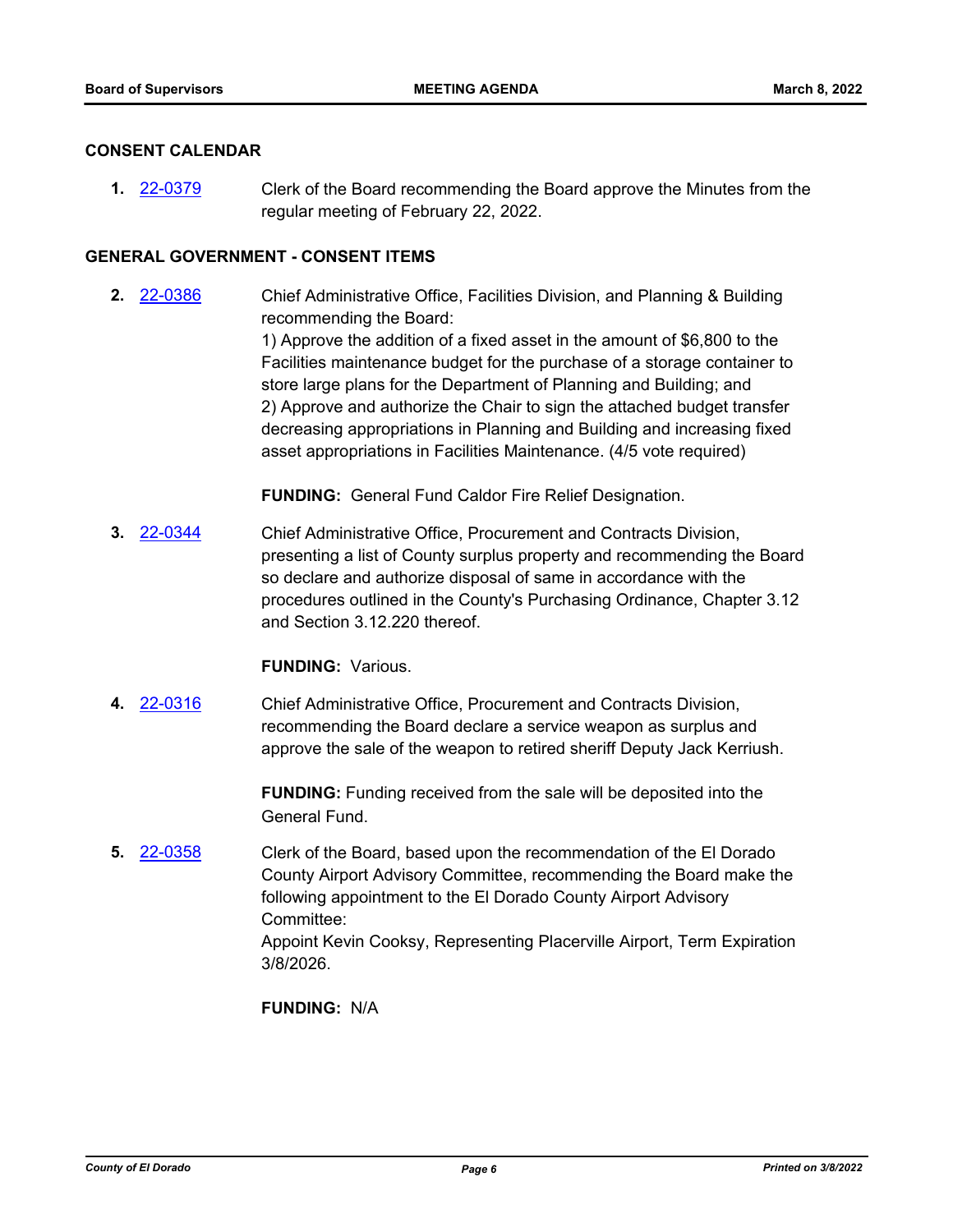**6.** [22-0182](http://eldorado.legistar.com/gateway.aspx?m=l&id=/matter.aspx?key=31083) Elections Department recommending the Board approve and authorize the Registrar of Voters to sign the "HAVA Section 301 Voting Systems Program and Certification of HAVA Title III Compliance Agreement" Number 21G30104 with the State of California to assist the County in complying with Section 301 of the Help America Vote Act of 2002 in the amount of \$11,239.97 for a term upon execution through January 18, 2025.

**FUNDING:** State Grant of Federal Help America Vote Act funds.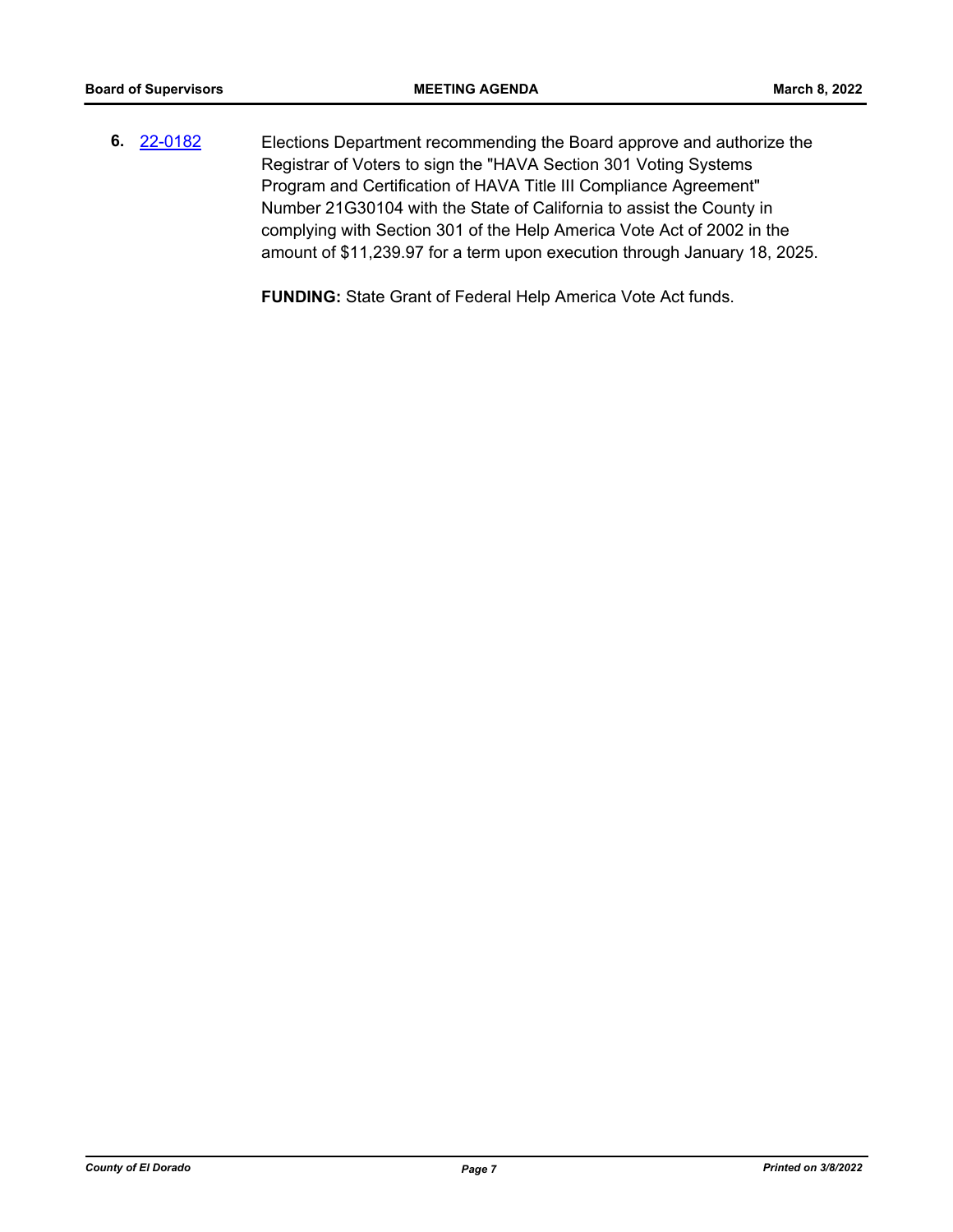**7.** [22-0350](http://eldorado.legistar.com/gateway.aspx?m=l&id=/matter.aspx?key=31251) Human Resources Department and the District Attorney's Office recommending the Board:

> 1) Approve the new department specific class specifications of Victim/Witness Program Specialist I/II and Sr. Victim/Witness Program Specialist; and

2) Adopt and authorize the Chair to sign Resolution **042-2022** to approve the following:

a) The job class number, bargaining unit, and salary range for the Victim/Witness Program Specialist I/II;

b) The job class number, bargaining unit, and salary range for the Sr. Victim/Witness Program Specialist;

c) Due to lateral reclassifications, the deletion of 5.0 FTE Victim/Witness Program Specialist positions and the addition of 3.0 FTE Victim/Witness Program Specialist I/II positions where the competitive recruitment and selection process is being waived by the Director of Human Resources at the request of the appointing authority in accordance with Personnel Rule 507.1.1;

d) Due to lateral reclassifications and loss of grant funding, the deletion of 4.0 FTE Victim/Witness Program Specialist - Limited Term positions and the addition of 3.0 FTE Victim Witness Program Specialist I/II - Limited Term positions in the District Attorney's Office where the competitive recruitment and selection process is being waived by the Director of Human Resources at the request of the appointing authority in accordance with Personnel Rule 507.1.1;

e) Addition of 2.0 FTE Sr. Victim/Witness Program Specialist positions in the District Attorney's Office;

f) Addition of 1.0 FTE Program Manager in the District Attorney's Office g) Deletion of 1.0 FTE vacant Victim/Witness Program Coordinator

allocation in the District Attorney's Office;

h) Addition of 1.0 FTE Sr. Office Assistant position in the District Attorney's Office;

i) Deletion of 1.0 FTE vacant Paralegal I/II position in the District Attorney's Office; and

j) Abolish the Victim/Witness Program Specialist classification.

**FUNDING:** California Office of Emergency Services and DA/HHSA Welfare Fraud MOU 5297.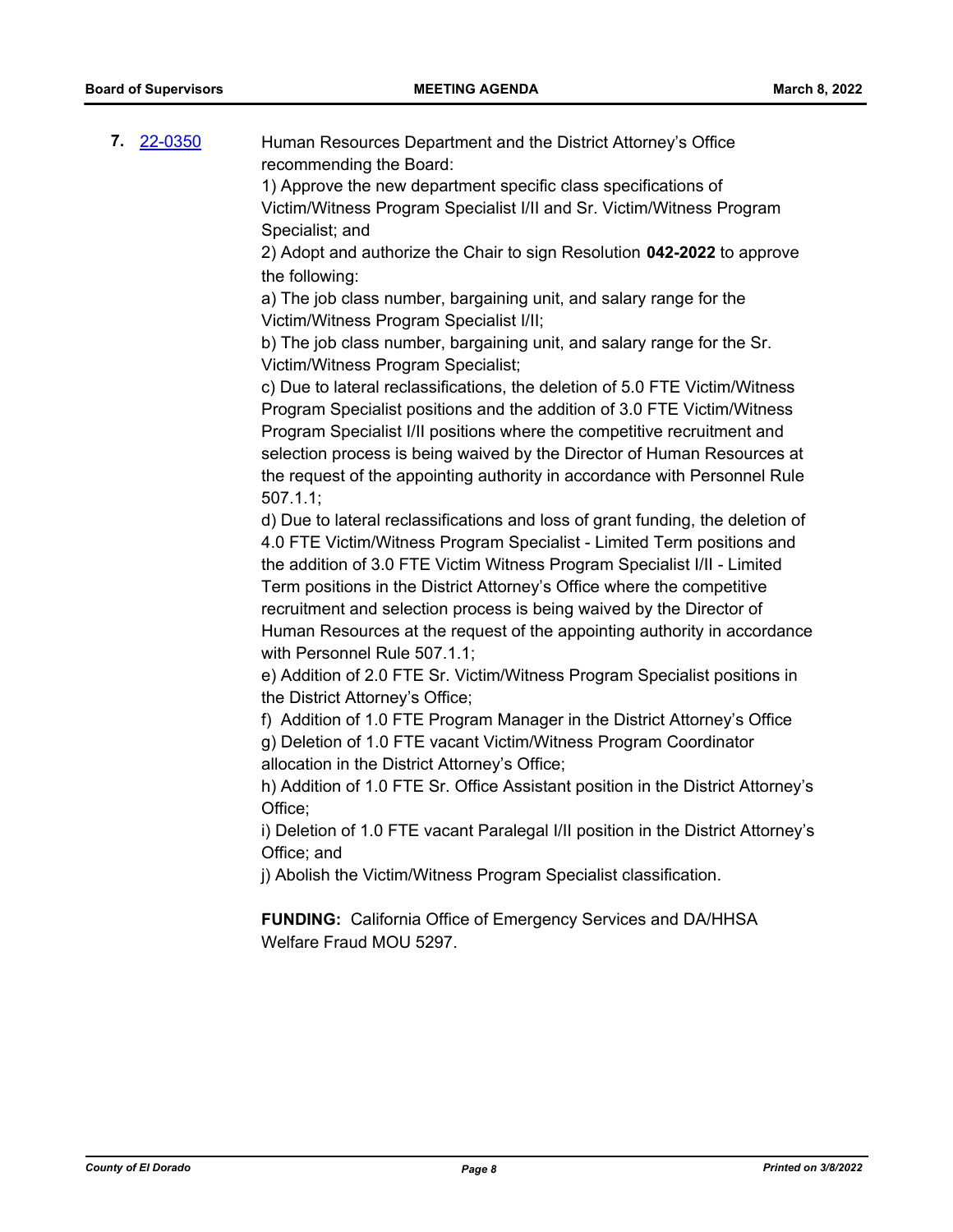**8.** [22-0338](http://eldorado.legistar.com/gateway.aspx?m=l&id=/matter.aspx?key=31239) Supervisor Novasel recommending the Board consider the following: 1) Rescind Resolution 080-2020 from the May 5, 2020 Board meeting and Resolution 024-2021 from the April 6, 2021 Board meeting; and 2) Adopt and authorize the Chair to sign Resolution **033-2022** recognizing highway restrictions on Sunday, June 5, 2022 for the 29th Annual America's Most Beautiful Bike Ride.

## **FUNDING:** N/A

**9.** [22-0404](http://eldorado.legistar.com/gateway.aspx?m=l&id=/matter.aspx?key=31305) Supervisors Parlin and Thomas, as the Board's representatives on El Dorado Opportunity Knocks (EDOK), requesting the Board's approval to send a comment letter on the draft 5-year Countywide Homeless Strategic Plan.

**FUNDING:** N/A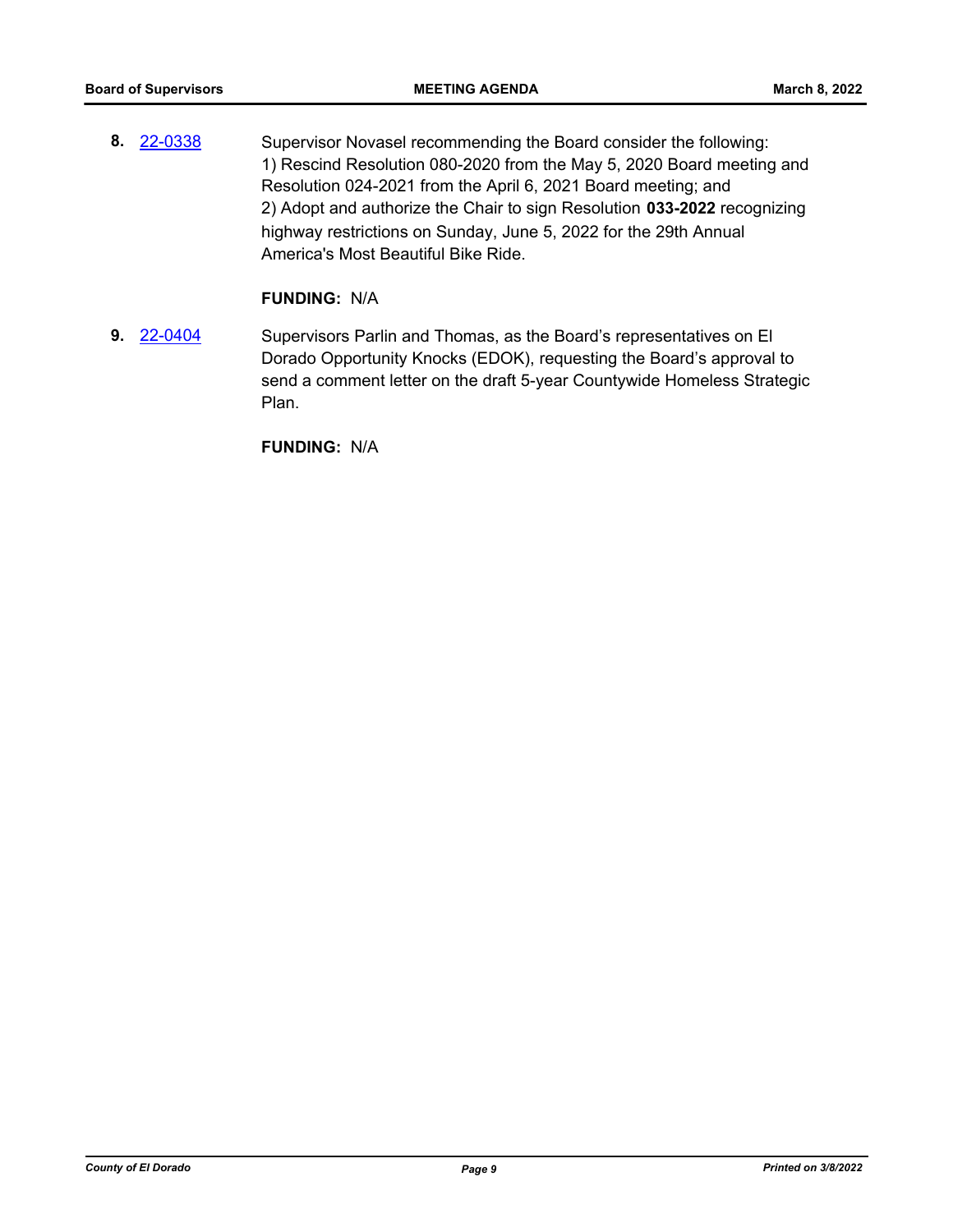## **HEALTH AND HUMAN SERVICES - CONSENT ITEMS**

**10.** [22-0355](http://eldorado.legistar.com/gateway.aspx?m=l&id=/matter.aspx?key=31256) Health and Human Services Agency (HHSA) recommending the Board: 1) Accept the Mental Health Student Services Act (MHSSA) grant, administered by the Mental Health Services Oversight and Accountability Commission (MHSOAC), for the term of execution through June 30, 2026, in the amount of \$4,000,000; 2) Delegate authority to the HHSA Director to execute the funding agreement 21MHSOAC049 and related Exhibits; and 3) Authorize the HHSA Director, or designee, to execute and administer any subsequent administrative documents relating to said award, including any amendment(s) that do not increase the amount or term of the agreement contingent upon County Counsel and Risk Management approval, and required fiscal and programmatic reports.

**FUNDING:** 100% Mental Health Services federal funding authorized pursuant to The Federal American Rescue Plan Act of 2021, appropriated through the State Fiscal Recovery Fund, to expand the MHSSA Partnership Grant Program throughout California. No matching funds are required.

**11.** [22-0009](http://eldorado.legistar.com/gateway.aspx?m=l&id=/matter.aspx?key=30909) Health and Human Services Agency (HHSA) recommending the Board: 1) Make findings in accordance with El Dorado County Ordinance Code, Chapter 3.13.030 (c) that the limited timeframes, temporary or occasional nature, or schedule for the project or scope of work, the ongoing aggregate of work to be performed under Agreement 6246 is not sufficient to warrant the addition of permanent staff;

> 2) Approve and authorize the Chair to sign Funding Agreement 6246 with El Dorado County Community Health Center, for the provision of supporting COVID-19 reopening and recovery activities, with a maximum contractual obligation of \$125,000 for the term of execution through June 30, 2023; and

> 3) Authorize the Health and Human Services Agency Director or their designee to execute further documents relating to Agreement 6246, including amendments which do not increase the maximum dollar amount or term of the Agreement, and contingent upon approval by County Counsel and Risk Management.

> **FUNDING**: 100% Federal funding received from the California Department of Public Health (CDPH) for the Epidemiology and Laboratory Capacity (ELC) COVID-19 Enhancing Detection Expansion Funding, under the Coronavirus and Relief Supplemental Appropriations Act, 2021.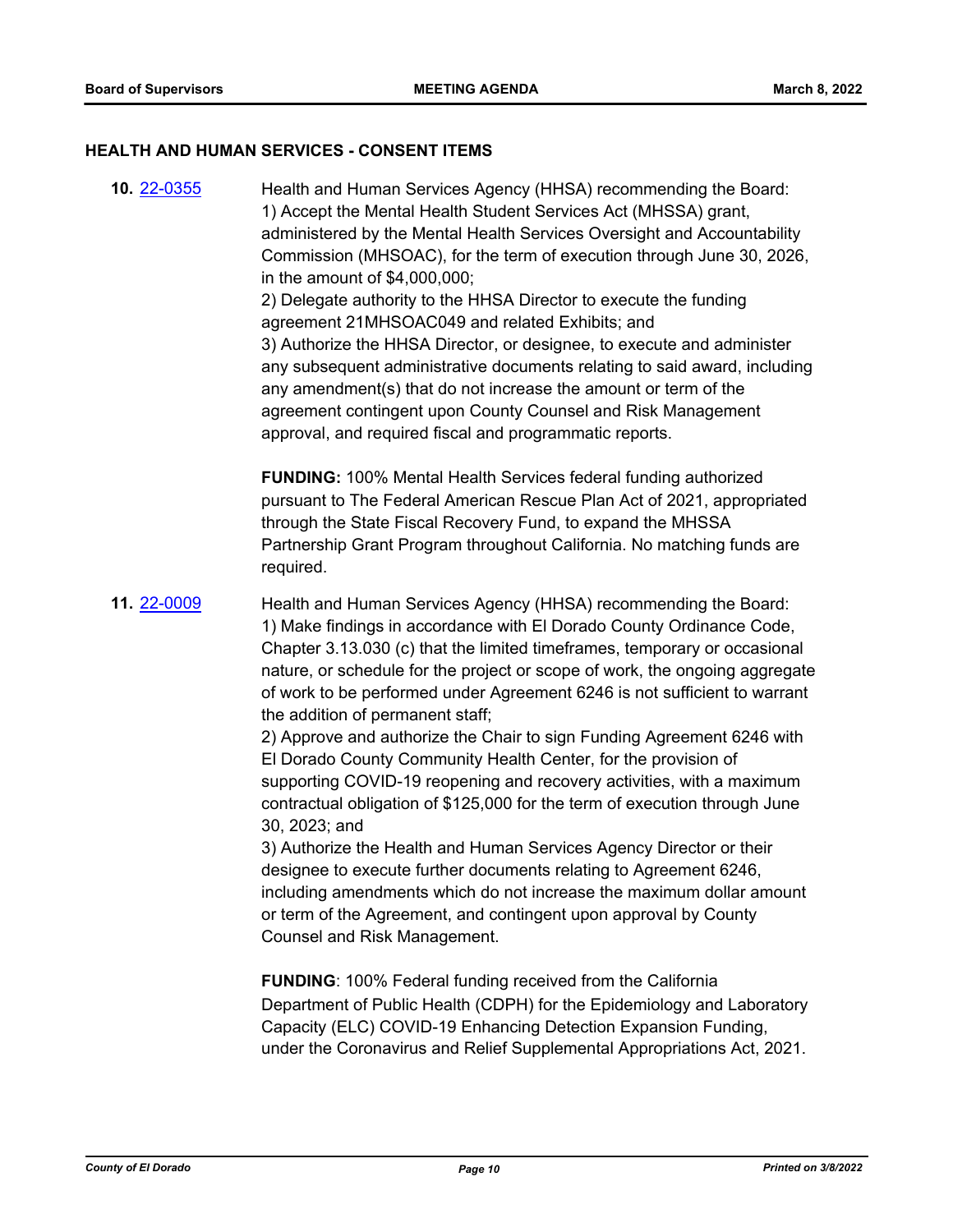| 12. 22-0231 | Health and Human Services Agency (HHSA) recommending the Board:<br>1) Accept the one-time Community-Based Child Abuse Prevention<br>(CBCAP) supplemental grant funding allocation, administered by the<br>California Department of Social Services (CDSS), for the term of<br>execution through September 30, 2025, in the estimated amount of<br>\$72,531;<br>2) Authorize the Board Chair to execute the attached Letter of Intent,<br>required to be submitted to the California Department of Social Services<br>(CDSS) by March 10, 2022, in order to accept this CBCAP one-time grant<br>funding allocation; and<br>3) Authorize the HHSA Director or designee to execute and administer any<br>subsequent administrative documents relating to said award, including any<br>amendment(s) that do not increase the funding allocation or term,<br>contingent upon approval by County Counsel and Risk Management, and<br>required fiscal and programmatic reports.                                                              |
|-------------|---------------------------------------------------------------------------------------------------------------------------------------------------------------------------------------------------------------------------------------------------------------------------------------------------------------------------------------------------------------------------------------------------------------------------------------------------------------------------------------------------------------------------------------------------------------------------------------------------------------------------------------------------------------------------------------------------------------------------------------------------------------------------------------------------------------------------------------------------------------------------------------------------------------------------------------------------------------------------------------------------------------------------------------|
|             | <b>FUNDING:</b> 100% Title IV-E Federal funding authorized pursuant to The<br>American Rescue Plan Act of 2021 appropriated for the<br>Community-Based Child Abuse Prevention funding by the California<br>Department of Social Services (CDSS).                                                                                                                                                                                                                                                                                                                                                                                                                                                                                                                                                                                                                                                                                                                                                                                      |
| 13. 22-0230 | Health and Human Services Agency (HHSA) recommending the Board:<br>1) Accept the one-time Family First Transition Act (FFTA) Transition Grant<br>funding allocation, administered by the California Department of Social<br>Services, for the term of award through September 30, 2025, in the<br>estimated amount of \$139,929;<br>2) Authorize the Board Chair to execute the attached Letter of Intent,<br>required to be submitted to the California Department of Social Services<br>by March 10, 2022, in order to accept this FFTA Transition Grant one-time<br>funding allocation; and<br>3) Authorize the HHSA Director, or designee, to execute and administer<br>any subsequent administrative documents relating to said award, including<br>any amendment(s), that do not increase the funding allocation or term,<br>contingent upon approval by County Counsel and Risk Management, and<br>required fiscal and programmatic reports.<br><b>FUNDING:</b> 100% Title IV-E federal funding enacted under the Family First |
|             | Prevention Services Act through Public Law 115-123.                                                                                                                                                                                                                                                                                                                                                                                                                                                                                                                                                                                                                                                                                                                                                                                                                                                                                                                                                                                   |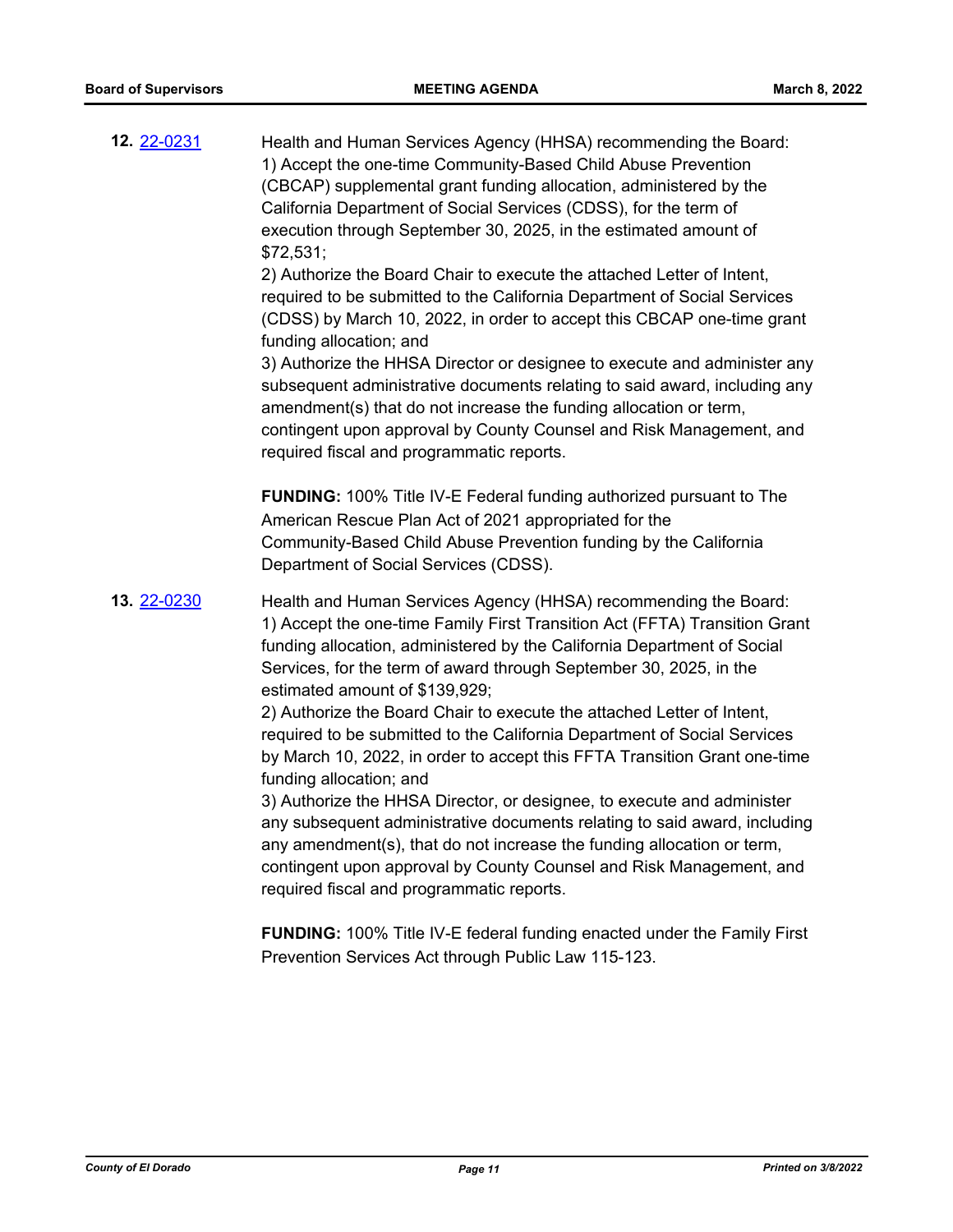**14.** [22-0238](http://eldorado.legistar.com/gateway.aspx?m=l&id=/matter.aspx?key=31139) Health and Human Services Agency (HHSA) recommending the Board adopt and authorize the Chair to sign Resolution **041-2022** to: 1) Approve the deletion of one (1.0) vacant Full Time Equivalent (FTE) Administrative Technician allocation; and 2) Approve the addition of one (1.0) FTE Administrative Analyst I/II allocation in the Health and Human Services Agency.

> **FUNDING:** 50% Behavioral Health Quality Improvement Plan (BH QIP) funding for the California Advancing and Innovating Medi-Cal (CalAIM) (Department of Health Care Services Grant through Fiscal Year 2023-24), 30% Federal, 10% State/ Mental Health Services Act (MHSA), and 10% Realignment. After BH QIP expires, 60% Federal, 25% State/ MHSA and 15% Realignment.

**15.** [22-0307](http://eldorado.legistar.com/gateway.aspx?m=l&id=/matter.aspx?key=31208) Health and Human Services Agency recommending the Board receive and file the Calendar Year 2021 Domestic Violence Shelter-Based Program Annual Recertification Reports for Live Violence Free, Inc., and for The Center for Violence-Free Relationships, Inc., in accordance with California Welfare and Institutions Code (WIC) Section 18293(h) and WIC Section 18300.

> **FUNDING:** County marriage license revenue (\$23 per license) in accordance with California Welfare and Institutions Code Section 18293(d) plus a portion of payments made by persons granted probation for crimes against victims of domestic violence.

## **16.** [22-0200](http://eldorado.legistar.com/gateway.aspx?m=l&id=/matter.aspx?key=31101) Health and Human Services Agency recommending the Board: 1) Approve the Veterans Affairs Commission recommendation for utilization of the Fiscal Year 2021-22 Transient Occupancy Tax (TOT) allocation to the Veterans Affairs Commission;

2) Approve and authorize the Health and Human Services Agency Director, or designee, contingent upon approval of County Counsel and Risk Management, to execute agreements to distribute the Fiscal Year 2021-22 Transient Occupancy Tax funds as recommended by the Veterans Affairs Commission as of October 14, 2021; and

3) Authorize the Health and Human Services Agency Director, or designee, to execute further documents relating to the Agreements, contingent upon County Counsel and Risk Management approval, including amendments that do not increase the maximum dollar amount or term of the agreement.

**FUNDING:** 100% Transient Occupancy Tax / General Fund.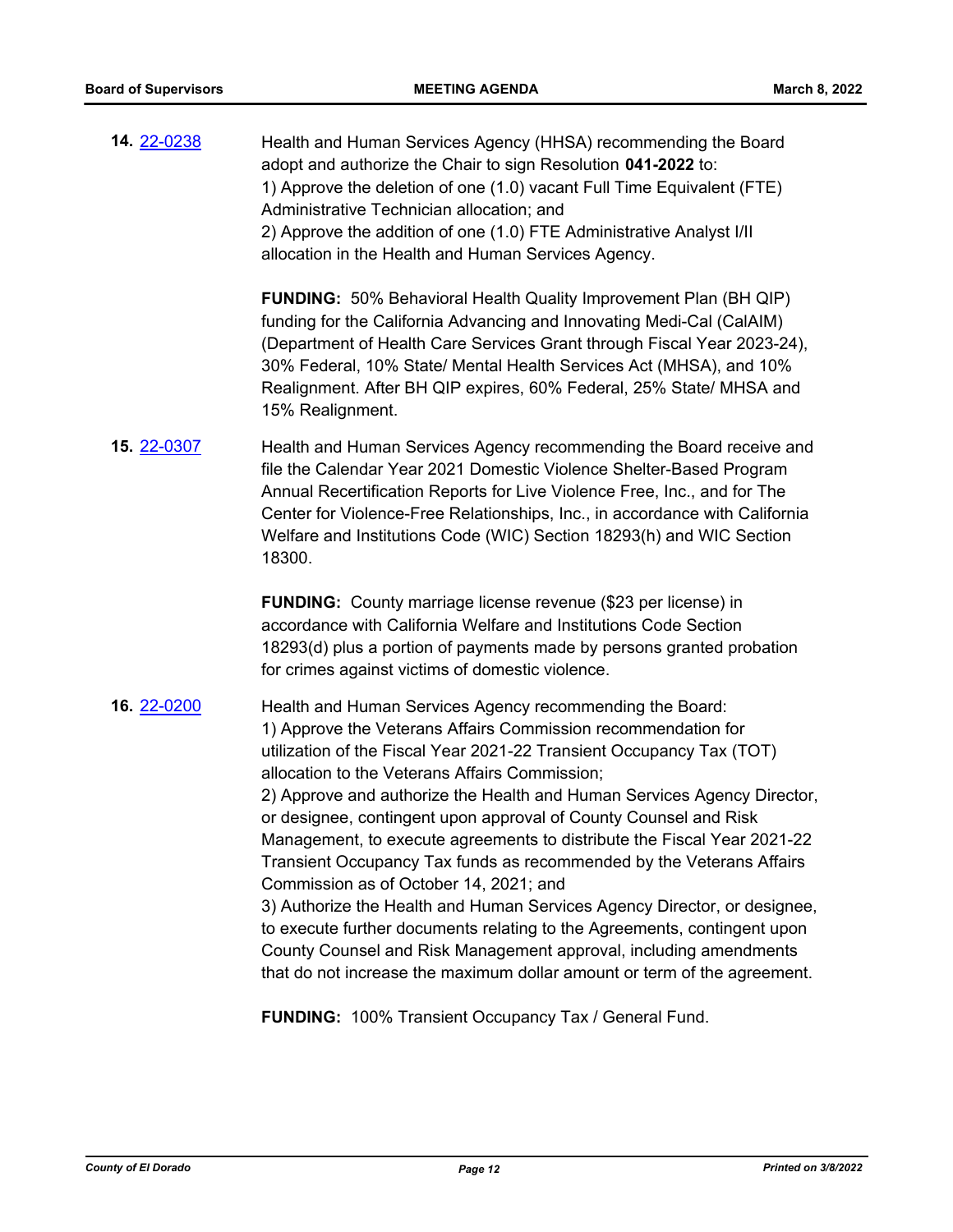#### **LAND USE AND DEVELOPMENT - CONSENT ITEMS**

**17.** [22-0159](http://eldorado.legistar.com/gateway.aspx?m=l&id=/matter.aspx?key=31060) El Dorado County Air Quality Management District (AQMD) recommending the Board of Supervisors, acting as the Board of Directors of the AQMD, approve AQMD's acceptance of up to \$2,314,560 of Targeted Airshed Grant funding from the United States Environmental Protection Agency and authorize AQMD's Air Pollution Control Officer to execute memorandums of understanding with the Sacramento Metropolitan Air Quality Management District and the Placer County Air Pollution Control District with County Counsel and Risk Management approval.

**FUNDING:** Federal Targeted Airshed Grant funding.

**18.** [22-0428](http://eldorado.legistar.com/gateway.aspx?m=l&id=/matter.aspx?key=31329) Department of Transportation recommending the Board adopt and authorize the Chair to sign Resolution **043-2022** revising the ballot language to set for election a measure to consider continuing a special tax to provide maintenance of drainage facilities in the Cascade Drainage Zone of Benefit 98393 within County Service Area 3; noting that the measure will be submitted to the zone electorate on the ballots distributed for the Election to be held June 7, 2022. (Supervisorial District: 5)

**FUNDING:** County Service Area Zone of Benefit Special Taxes.

**19.** [22-0146](http://eldorado.legistar.com/gateway.aspx?m=l&id=/matter.aspx?key=31047) Department of Transportation recommending the Board approve the following:

> 1) Find in accordance with County Ordinance Code Chapter 3.13, Section 3.13.030 (C), Contracting Out, that it is appropriate to contract with Mason, Bruce & Girard, Inc. for arborist services and R.E.Y. Engineers, Inc. for surveying services because due to the temporary nature of work, the ongoing aggregate of the work is not sufficient to warrant the addition of permanent staff;

> 2) Authorize the Chair to sign an agreement for surveying services with R.E.Y. Engineers, Inc. of Folsom, California, in the amount of \$150,000 for a one (1) year term; and

3) Authorize the Chair to sign an agreement for arborist services with Mason, Bruce & Girard, Inc. of Auburn, California, in the amount of \$278,500 for a one (1) year term.

**FUNDING:** General Fund Caldor Fire Relief Designation (6.25%), Federal Emergency Management Agency Funds (75%), CalOES State Funds (18.75%).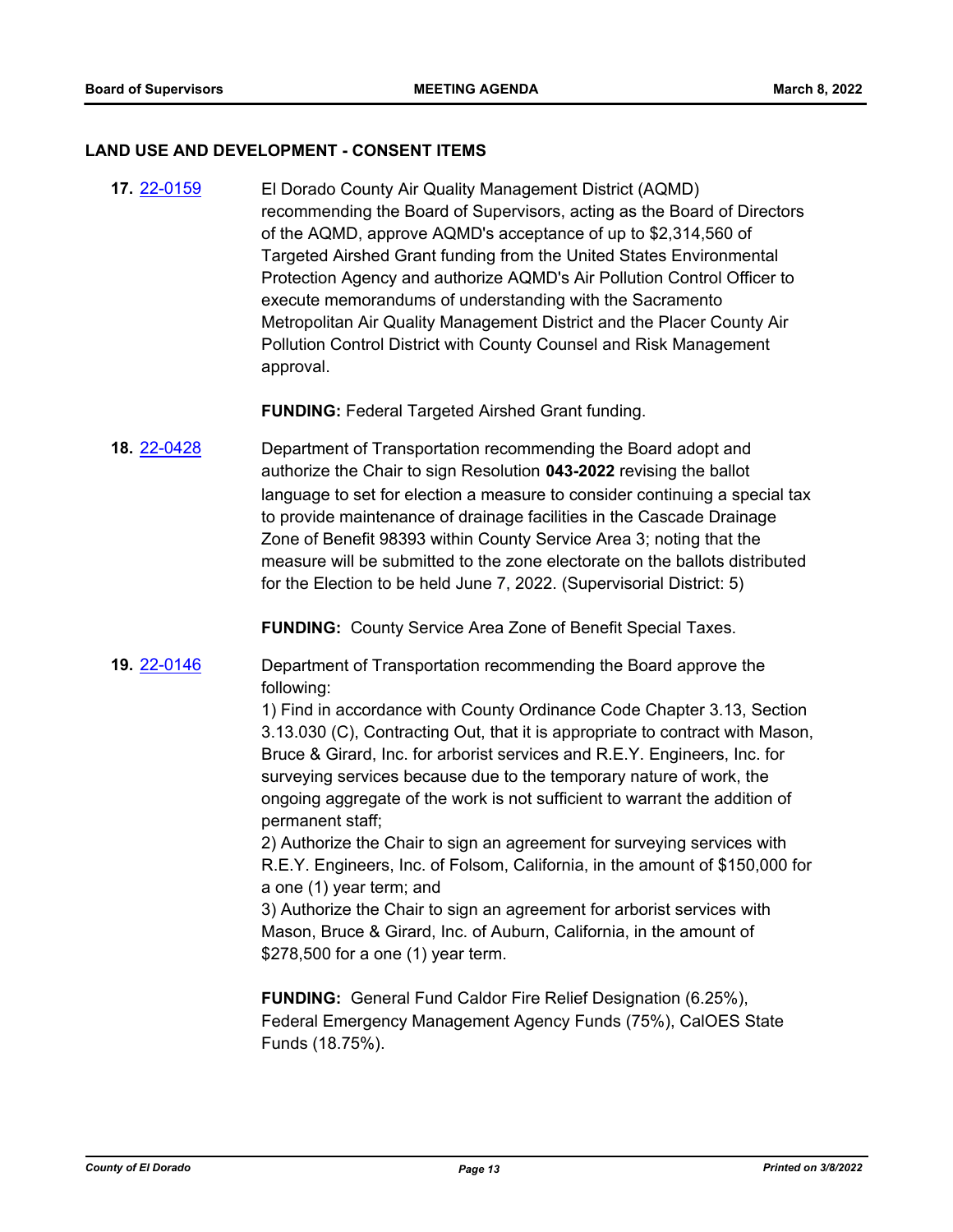| 20. 22-0162 | Department of Transportation recommending the Board approve the<br>following:<br>1) Find in accordance with Chapter 3.13, Section 3.13.030 of County<br>Ordinance Code that it is appropriate to contract with Blain Stumpf<br>Trucking for Hauling Services because (C) "the ongoing aggregate of the<br>work is not sufficient to warrant the addition of permanent staff";<br>2) Find that the agreement for Hauling Services is exempt from competitive<br>bidding in accordance with Board Policy C-17, Section 7.6 "Competitive<br>Process Not Required;<br>3) Authorize the Chair to sign agreement 6314 with Blain Stumpf Trucking<br>of Shingle Springs, California, for Hauling Services on an as-needed<br>basis, in an amount not-to-exceed of \$1,050,000 for a term to become<br>effective upon execution and expiring three years thereafter; and<br>4) Authorize the Purchasing Agent to increase the contract amount and<br>sign any additional amendments to the agreement for Hauling Services on<br>an "as needed" basis during the awarded period as long as funding is<br>available within Transportation's budget. |
|-------------|-------------------------------------------------------------------------------------------------------------------------------------------------------------------------------------------------------------------------------------------------------------------------------------------------------------------------------------------------------------------------------------------------------------------------------------------------------------------------------------------------------------------------------------------------------------------------------------------------------------------------------------------------------------------------------------------------------------------------------------------------------------------------------------------------------------------------------------------------------------------------------------------------------------------------------------------------------------------------------------------------------------------------------------------------------------------------------------------------------------------------------------------|
|             | <b>FUNDING:</b> Road Fund (70%), Road Maintenance and Rehabilitation Act<br>of 2017 (25%) and Local Discretionary Funds - Tribe (5%).                                                                                                                                                                                                                                                                                                                                                                                                                                                                                                                                                                                                                                                                                                                                                                                                                                                                                                                                                                                                     |
| 21. 22-0163 | Department of Transportation recommending the Board adopt and<br>authorize the Chair to sign the following:<br>1) Resolution 035-2022 amending a speed restriction on Saratoga Way;<br>2) Resolution 036-2022 amending a speed restriction on Ponderosa Way;<br>and<br>3) Resolution 037-2022 adding a parking restriction on Bayne Road.                                                                                                                                                                                                                                                                                                                                                                                                                                                                                                                                                                                                                                                                                                                                                                                                 |
|             | <b>FUNDING: Road Fund (100%).</b>                                                                                                                                                                                                                                                                                                                                                                                                                                                                                                                                                                                                                                                                                                                                                                                                                                                                                                                                                                                                                                                                                                         |
| 22. 22-0361 | Surveyor's Office recommending the Board:<br>1) Approve and authorize the Chair to acknowledge an Irrevocable Offer of<br>Dedication for a Public Utility Easement located along the eastern<br>boundary of Parcel 1, Parcel Map 51-85, at the intersection of Sophia<br>Parkway and Alexandra Drive, in the community of El Dorado Hills,<br>Supervisorial District 1;<br>2) Acknowledge the Public Utility Easement on behalf of those public<br>entities that will provide services, subject to the purveyor's construction<br>standards; and<br>3) Authorize the Chair to sign the Consent to Offer of Dedication to record<br>the Irrevocable Offer of Dedication (IOD) with the Consent attached.<br>Authorization for recording said Offer is pursuant to Government Code<br>Section 7050.                                                                                                                                                                                                                                                                                                                                         |

**FUNDING:** Application Fees (General Fund).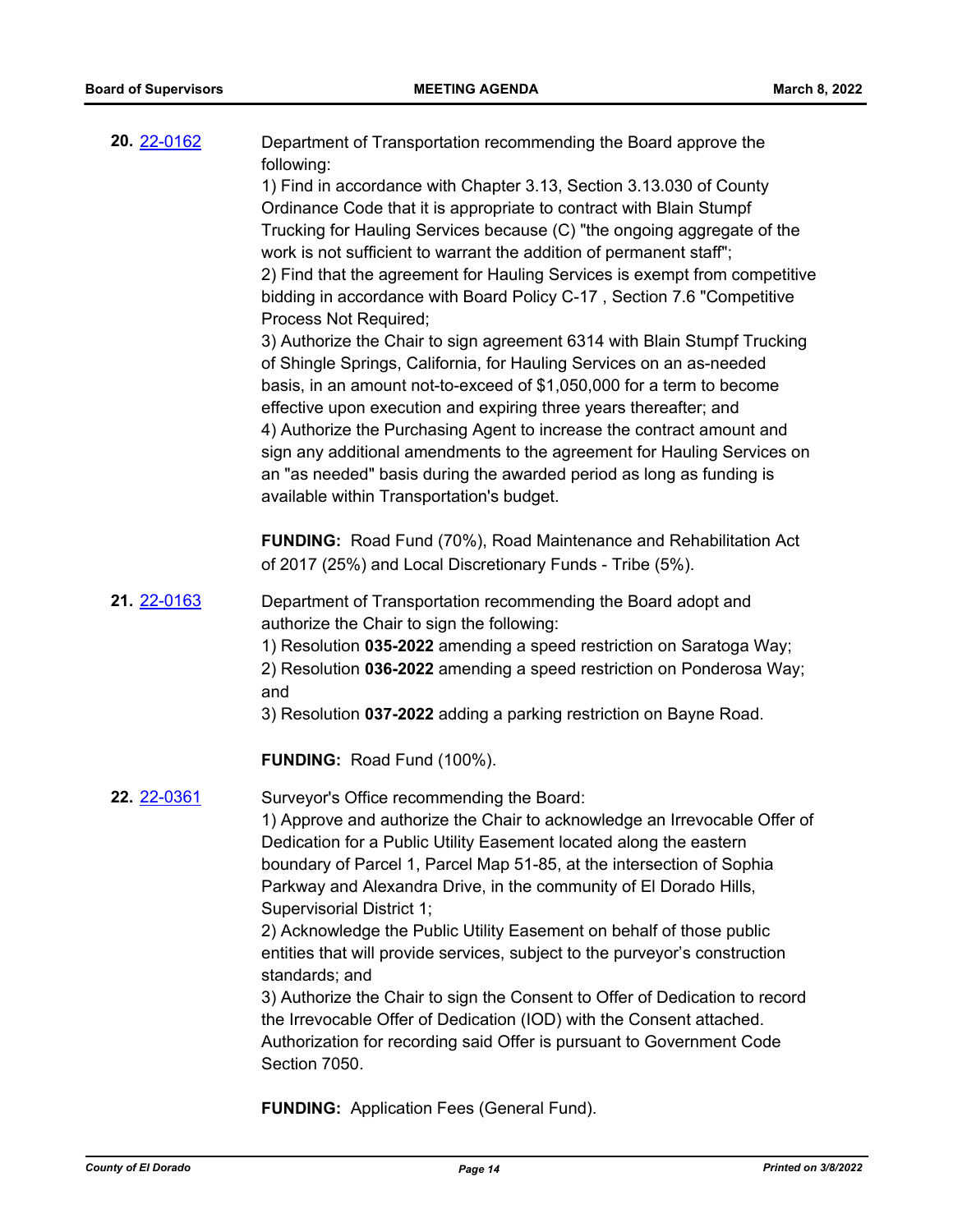## **LAW AND JUSTICE - CONSENT ITEMS**

**23.** [21-1880](http://eldorado.legistar.com/gateway.aspx?m=l&id=/matter.aspx?key=30776) Probation Department recommending the Board: 1) Approve retroactive revenue State Agreement C5610389 (County Agreement 6204) (Agreement) with the California Department of Corrections and Rehabilitation, Division of Adult Parole Operations, that establishes terms and conditions for the provision of services to certain parolee participants; with a term of October 1, 2021, through June 30, 2024, in the amount of \$206,250; 2) Adopt and authorize the Chair to sign Resolution **040-2022**, which delegates authority to the Chief Probation Officer, or designee, to execute the Agreement; and 3) Authorize the Chief Probation Officer, or designee, to administer and execute any subsequent administrative documents related to said award, including any required fiscal and programmatic reports as well as any amendments to the agreement that do not increase the total award or term of the agreement.

> **FUNDING:** Revenue from California Department of Corrections and Rehabilitation, Division of Adult Parole Operations.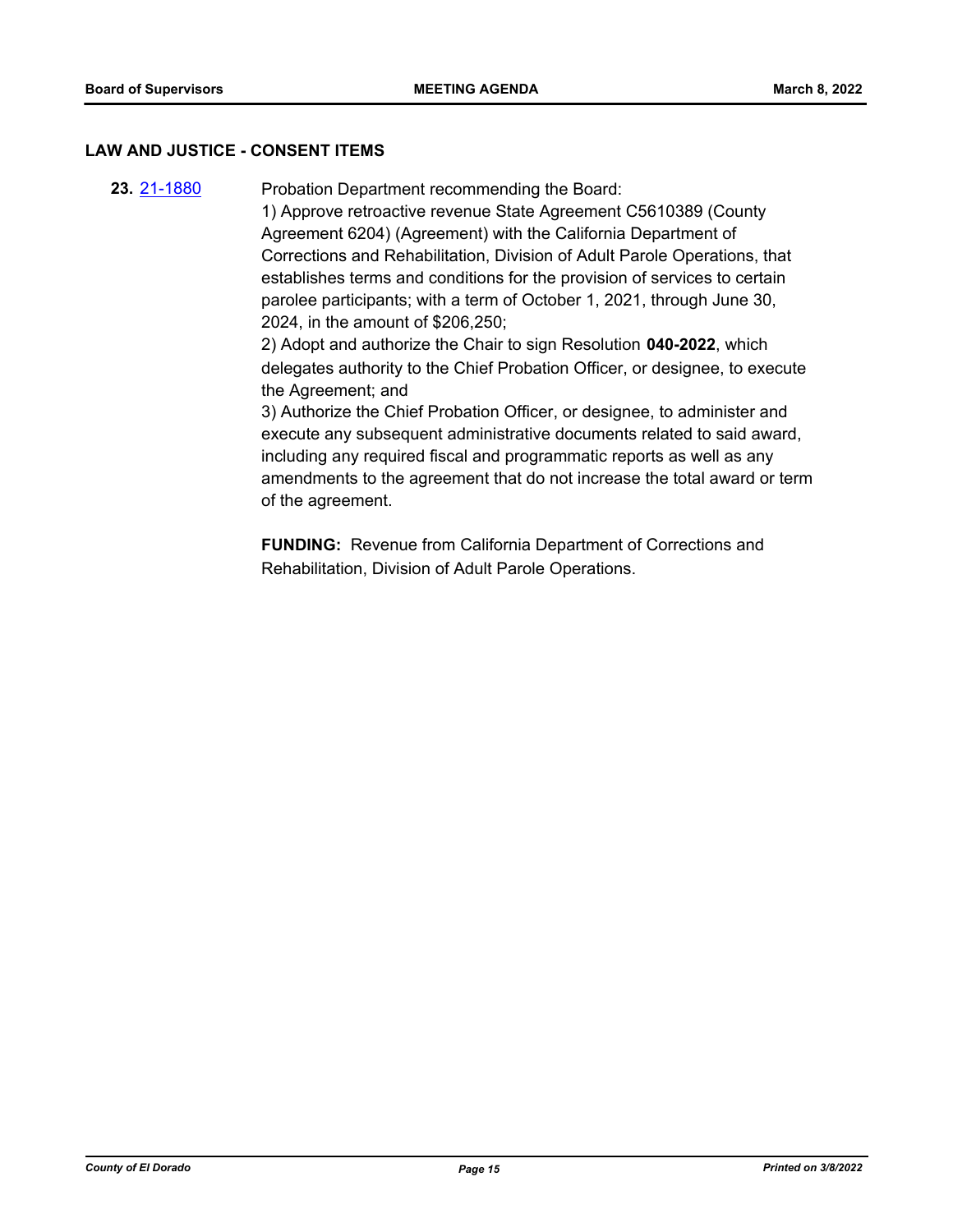| <b>24.</b> 22-0171 | Sheriff's Office recommending the Board:<br>1) Approve and authorize:<br>a) The purchase of 300 V300 Body Worn Cameras from WatchGuard, Inc.<br>for a not to exceed amount of \$675,000, including the following:<br>b) The purchase of computer servers from Thinkmate to store data<br>captured by the body worn cameras for a not to exceed amount of<br>\$90,000;<br>2) Waive the formal bid process for the Body Worn Cameras (1a. above),<br>in accordance with Section 3.12.160, Exemptions from the Competitive<br>Process, Section D of the El Dorado County Ordinance Code.;<br>3) Authorize the Purchasing Agent to utilize the Sourcewell Contract<br>010720 with WatchGuard, Inc;<br>4) Make findings that, in accordance with Section 3.12.160, Exemptions<br>from the Competitive Process for Thinkmate storage (1b. above), Section<br>C of the El Dorado County Ordinance Code that competitive bidding is<br>precluded as it would not produce an economic benefit;<br>5) Authorize Sheriff's Office staff to digitally accept the Certified Standard<br>Assurances for the acceptance of a body worn camera grant in the amount<br>of \$438,000;<br>6) Authorize the Purchasing Agent to execute a purchase agreement<br>contingent upon County Counsel and Risk approval for the above items;<br>7) Authorize the Purchasing Agent to increase each agreement if funding is<br>available in the Sheriff's Office budget and that appropriate agreements<br>are still in applicable; and<br>8) Approve the above items to the FY 2021-22 Fixed Asset List. |
|--------------------|-------------------------------------------------------------------------------------------------------------------------------------------------------------------------------------------------------------------------------------------------------------------------------------------------------------------------------------------------------------------------------------------------------------------------------------------------------------------------------------------------------------------------------------------------------------------------------------------------------------------------------------------------------------------------------------------------------------------------------------------------------------------------------------------------------------------------------------------------------------------------------------------------------------------------------------------------------------------------------------------------------------------------------------------------------------------------------------------------------------------------------------------------------------------------------------------------------------------------------------------------------------------------------------------------------------------------------------------------------------------------------------------------------------------------------------------------------------------------------------------------------------------------------------------------------------------------------|
|                    | <b>FUNDING:</b> General fund and federal grant funds.                                                                                                                                                                                                                                                                                                                                                                                                                                                                                                                                                                                                                                                                                                                                                                                                                                                                                                                                                                                                                                                                                                                                                                                                                                                                                                                                                                                                                                                                                                                         |
| 25. 22-0272        | Sheriff's Office recommending the Board approve and authorize the Sheriff<br>to sign the Domestic Cannabis Eradication and Suppression Program<br>(DCESP) grant funding Letter of Agreement 2022-15, with the United<br>States Department of Justice Drug Enforcement Administration - (US<br>DOJ/DEA) in the amount of \$185,000 for the period October 1, 2021, to<br>September 30, 2022 to defray costs relating to the eradication and<br>suppression of illicit marijuana only.<br><b>FUNDING: DCESP Funds.</b>                                                                                                                                                                                                                                                                                                                                                                                                                                                                                                                                                                                                                                                                                                                                                                                                                                                                                                                                                                                                                                                          |
|                    |                                                                                                                                                                                                                                                                                                                                                                                                                                                                                                                                                                                                                                                                                                                                                                                                                                                                                                                                                                                                                                                                                                                                                                                                                                                                                                                                                                                                                                                                                                                                                                               |
| 26. 22-0270        | Sheriff's Office recommending the Board approve and authorize the Chair<br>to sign Lease 5927 with EDH Waterfront LLC for the lease of space<br>bouging the ELDerade Hille oubetation, replacing EENIIV contract 2200                                                                                                                                                                                                                                                                                                                                                                                                                                                                                                                                                                                                                                                                                                                                                                                                                                                                                                                                                                                                                                                                                                                                                                                                                                                                                                                                                         |

housing the El Dorado Hills substation, replacing FENIX contract 3280 upon its completion, for an additional three (3) year period from May 1, 2022 to April 30, 2025 for a not to exceed amount of \$48,000.

**FUNDING:** General Fund.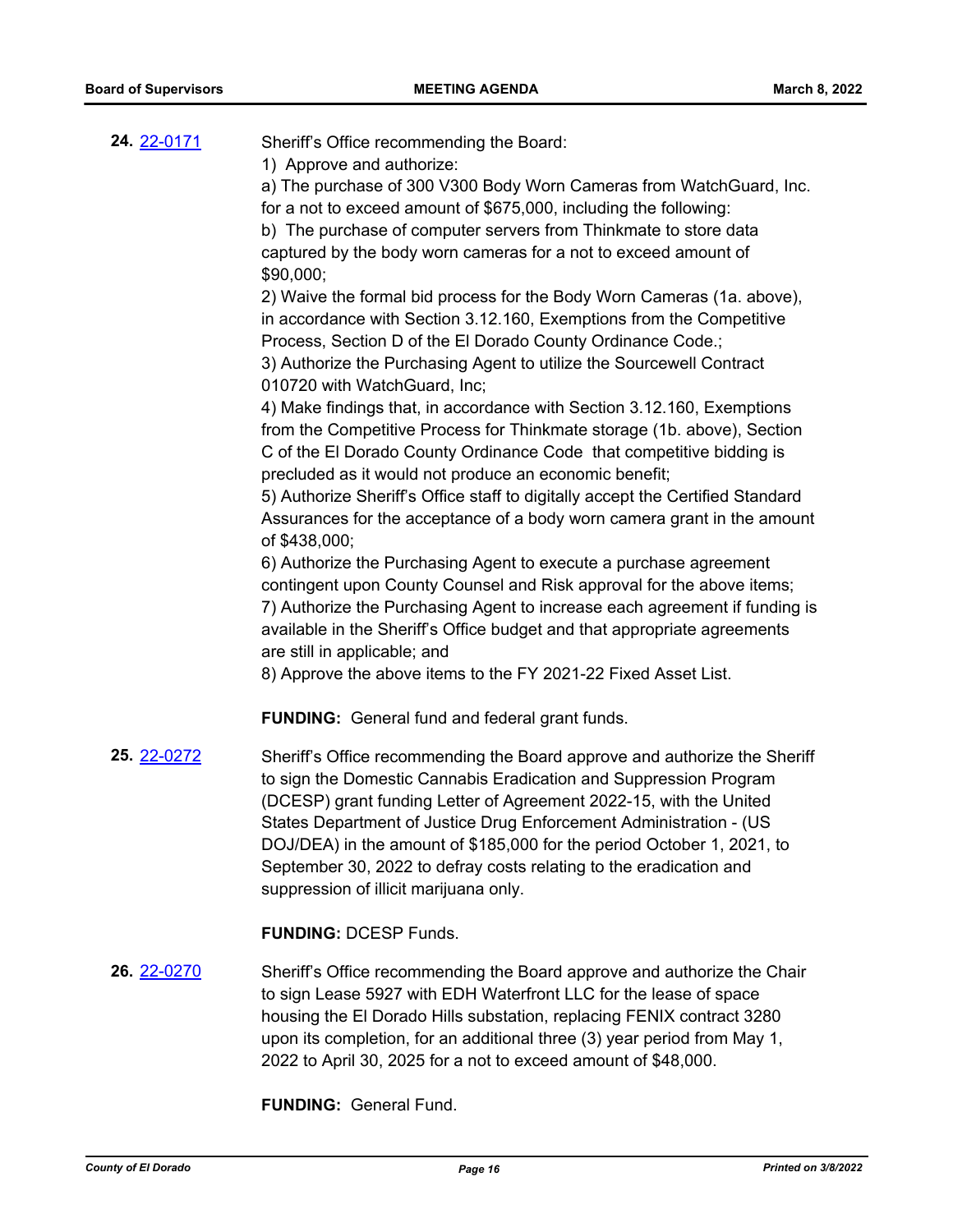**27.** [22-0300](http://eldorado.legistar.com/gateway.aspx?m=l&id=/matter.aspx?key=31201) Sheriff's Office recommending the Board approve and authorize the Chair to execute: 1) Reimbursement Agreement 6391 between the County and the City of

Placerville for reimbursement of funds in the amount of \$12,000 for the grant performance period that ends May 31, 2022 from the Fiscal Year 2019 Homeland Security Grant for the purchase of high durability Computer Tablets for the Placerville Police Department; and 2) Reimbursement Agreement 6390 between the County and the City of Placerville for reimbursement of funds in the amount of \$21,500 for the grant performance period that ends May 31, 2023 from the Fiscal Year 2020 Homeland Security Grant for the purchase of high durability Computer Tablets for the Placerville Police Department.

**FUNDING:** Fiscal Year 2019 and 2020 Homeland Security Grants.

**28.** [22-0324](http://eldorado.legistar.com/gateway.aspx?m=l&id=/matter.aspx?key=31225) Sheriff's Office recommending the Board approve and authorize the continuation of the following perpetual agreements: 1) Ecolab, Agreement 2896, from April 1, 2022 through March 31, 2023, with an increase of \$2,400 for rental of two commercial dishwashers utilized in the South Lake Tahoe Jail; and 2) BMI Imaging, Agreement 3819, from April 19, 2022 through April 18, 2023, with an increase of \$1,000 for hosted storage of historical investigation index cards.

## **FUNDING:** General Fund.

**29.** [22-0269](http://eldorado.legistar.com/gateway.aspx?m=l&id=/matter.aspx?key=31170) Sheriff's Office recommending the Board: 1) Make findings in accordance with Purchasing Ordinance 3.12.160, Section B, that the unique nature of WatchGuard In Car Video Systems precludes competitive bidding; and 2) Authorize the Purchasing Agent to execute a Purchase Order, contingent upon approval from Risk and County Counsel, for the purchase of thirty-six (36) WatchGuard In Car Video Systems in the amount of \$250,000.

**FUNDING:** General Fund.

## **END CONSENT CALENDAR**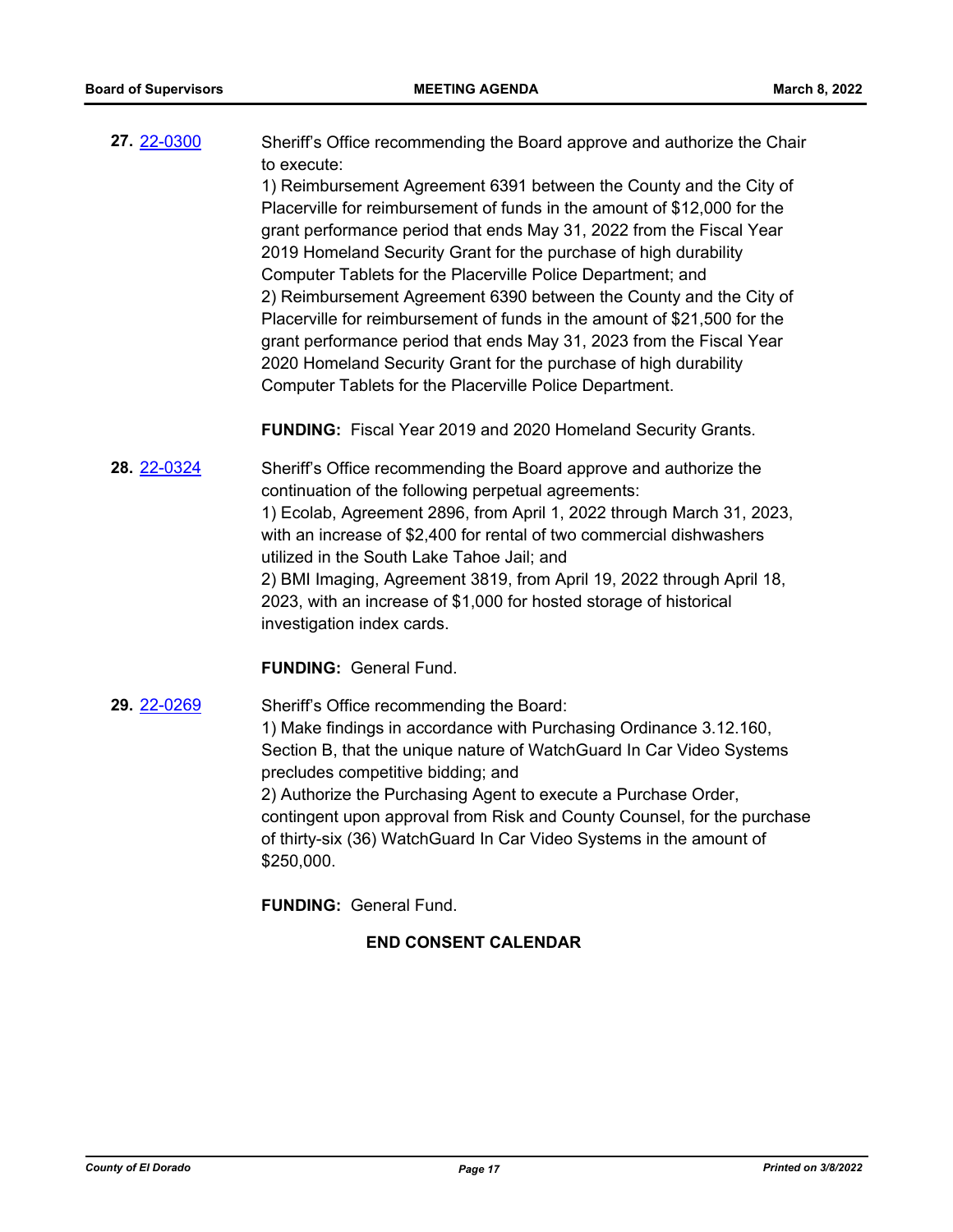## **DEPARTMENT MATTERS (Items in this category may be called at any time)**

**30.** [22-0197](http://eldorado.legistar.com/gateway.aspx?m=l&id=/matter.aspx?key=31098) Department of Transportation recommending the Board adopt and authorize the Chair to sign Resolution **038-2022** sanctioning temporary right turn restrictions from Sawmill Road and North Upper Truckee Road onto Highway 50 from May 2022 through October 2022.

**FUNDING:** Road Fund (100%).

## **10:00 A.M. - TIME ALLOCATION (Items will not be heard prior to the time stated)**

**31.** [22-0284](http://eldorado.legistar.com/gateway.aspx?m=l&id=/matter.aspx?key=31185) Department of Transportation recommending the Board authorize changes outlined in Items 1 through 6 listed below to the proposed 2022 Capital Improvement Program (CIP), with a return to the Board in June 2022 for adoption of the 2022 CIP:

West Slope Road and Bridge Program:

1) Approve additions and changes to West Slope Road/Bridge CIP projects for inclusion in the 2022 CIP as described in Attachment A; 2) Include new project Missouri Flat Road Phase 1 - Class I Trail Connection Project, CIP 36109012; a

3) Include new project El Dorado Hills Boulevard/Saratoga Way Turn Lanes Project, CIP 36105076; and

4) Remove project Pleasant Valley Road - Restripe (2 to 4 lanes) from SR 49 to Toyan Drive, CIP 36105067, and include the scope of this project with the Diamond Springs Parkway - Phase 1B Project, CIP 36105011. Tahoe Environmental Improvement Program:

5) Approve changes to the Five-Year Tahoe EIP as described in Attachment A.

Capital Overlay and Rehabilitation Program:

6) Approve changes to the Capital Overlay and Rehabilitation Program as described in Attachment C. Continue to use external funds as they become available for Capital Overlay and Rehabilitation Program projects listed in Attachment C.

Airport Capital Improvement Program:

7) Include two new Pavement Maintenance and Management Plan Projects for the Placerville, CIP 35401009, and Georgetown, CIP 35402013, Airports. Continue to fund Fiscal Year 2022/23 Airport Capital Improvement Program projects with Federal Aviation Administration grants and local matching funds.

**FUNDING:** Federal, State, and Local Sources.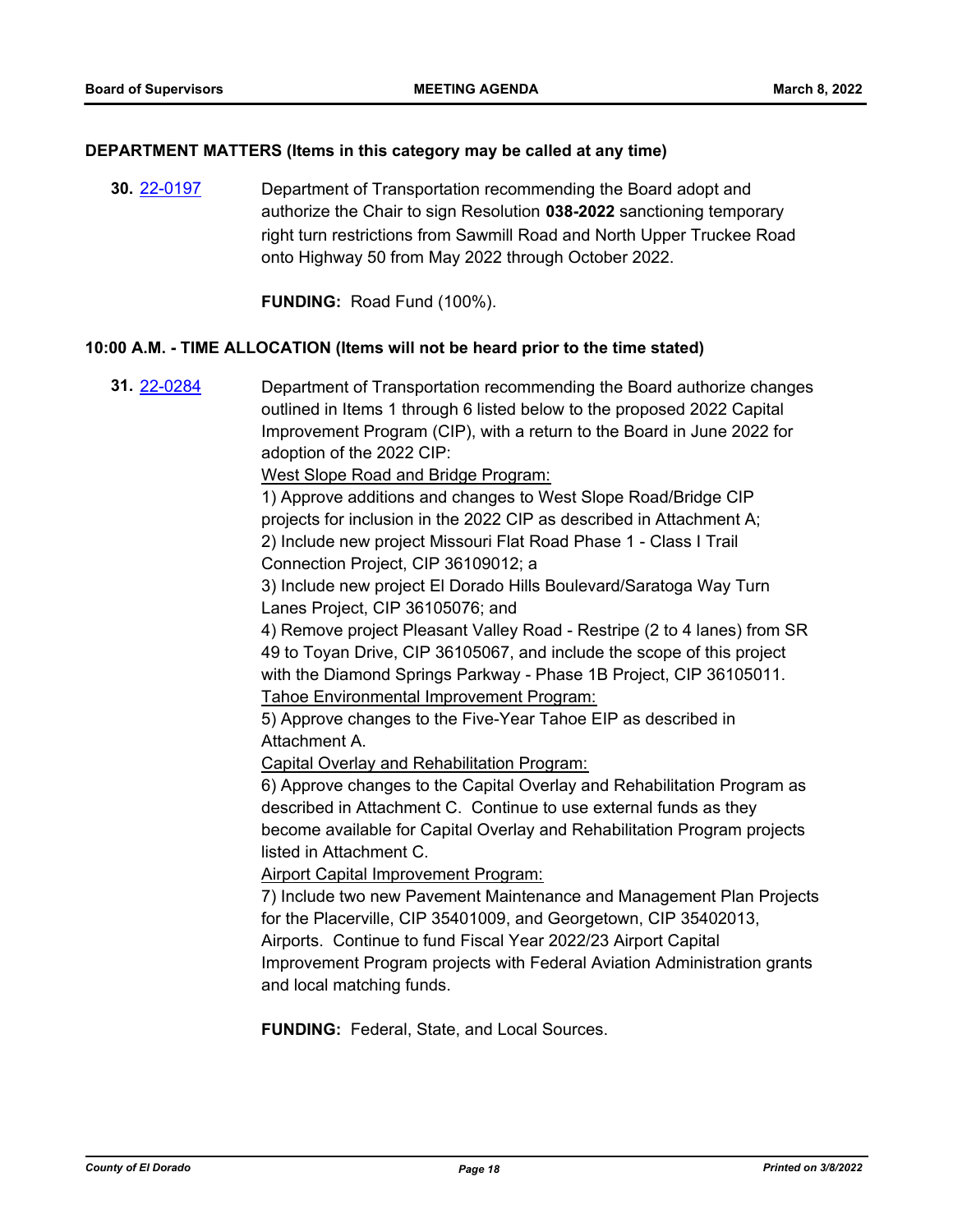## **1:00 P.M. - TIME ALLOCATION (Items will not be heard prior to the time stated)**

## **OPEN FORUM**

Open Forum is an opportunity for members of the public to address the Board of Supervisors on subject matter that is not on their meeting agenda and within their jurisdiction. Public comments during Open Forum are limited to three minutes per person. The Board Chair may limit public comment during Open Forum.

## **2:00 P.M. - TIME ALLOCATION (Items will not be heard prior to time stated)**

**32.** [22-0381](http://eldorado.legistar.com/gateway.aspx?m=l&id=/matter.aspx?key=31282) Chief Administrative Office, Emergency Medical Services and Emergency Preparedness & Response Division, recommending the Board consider the following: 1) Receive and file a report from the El Dorado Hills Fire Department regarding defensible space inspection services provided by the Department to the County; and 2) Approve and authorize the Purchasing Agent to sign Agreement 6383 with the El Dorado Hills Fire Department (aka El Dorado Hills County Water District), to conduct community outreach and education and complete defensible space inspections in County Emphasis Areas in the amount of \$250,020 with a term of April 1, 2022 through March 31, 2023, contingent upon final approval by County Counsel and Risk Management.

**FUNDING:** General Fund.

## **ITEMS TO/FROM SUPERVISORS (May be called at any time during the meeting)**

## **CAO UPDATE (May be called at any time during the meeting)**

[22-0424](http://eldorado.legistar.com/gateway.aspx?m=l&id=/matter.aspx?key=31325) Caldor Fire update (See Attachment)

## **ADJOURNMENT**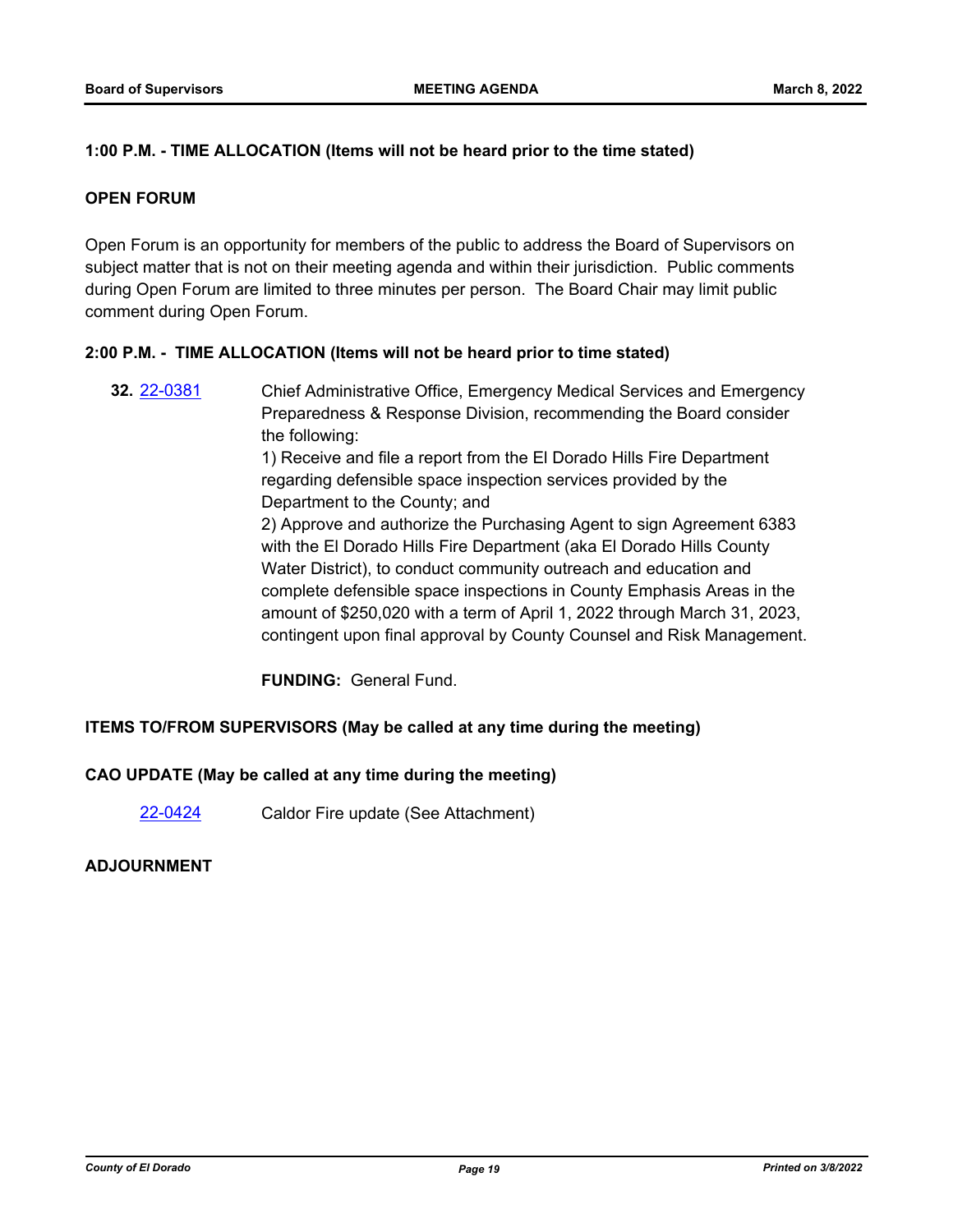## **CLOSED SESSION**

| 33. 22-0426 | Pursuant to Government Code Section 54957.6 - Conference with<br>Labor Negotiator: County Negotiator: Director of Human Resources<br>and/or designee. Employee organizations: El Dorado County Employees'<br>Association, Local 1, AFSCME Council 57 representing employees in the<br>Supervisory, Professional, and General Bargaining Units; Operating<br>Engineers Local No. 3 representing employees in the Trades & Crafts and<br>Corrections Bargaining Units; El Dorado County Criminal Attorneys'<br>Association representing employees in the Criminal Attorney Unit; El<br>Dorado County Managers' Association representing employees in the<br>Management Unit; Deputy Sheriff's Association representing employees in<br>the Law Enforcement Unit; El Dorado County Probation Officers<br>Association representing employees in the Probation Bargaining Unit; and<br>El Dorado County Law Enforcement Management Association<br>representing employees in the Law Enforcement Sworn Management Unit.<br>(Est. Time: 15 Min.) |
|-------------|-------------------------------------------------------------------------------------------------------------------------------------------------------------------------------------------------------------------------------------------------------------------------------------------------------------------------------------------------------------------------------------------------------------------------------------------------------------------------------------------------------------------------------------------------------------------------------------------------------------------------------------------------------------------------------------------------------------------------------------------------------------------------------------------------------------------------------------------------------------------------------------------------------------------------------------------------------------------------------------------------------------------------------------------|
| 34. 22-0366 | <b>Conference with Legal Counsel - Significant Exposure to Litigation</b><br>pursuant to Government Code Section 54956.9(d)(2). Number of potential<br>cases: (1). (Est. Time: 20 Min.)                                                                                                                                                                                                                                                                                                                                                                                                                                                                                                                                                                                                                                                                                                                                                                                                                                                   |
| 35. 22-0399 | Conference with Legal Counsel - Initiation of Litigation pursuant to<br>Government Code Section 54956.9(d)(4). Number of potential cases: (1).<br>(Est. Time: 15 Min.)                                                                                                                                                                                                                                                                                                                                                                                                                                                                                                                                                                                                                                                                                                                                                                                                                                                                    |
| 36. 22-0433 | Conference with Legal Counsel - Initiation of Litigation pursuant to<br>Government Code Section 54956.9(d)(4). Number of potential cases:<br>(1). (Est. Time: 10 Min.)                                                                                                                                                                                                                                                                                                                                                                                                                                                                                                                                                                                                                                                                                                                                                                                                                                                                    |
| 37. 22-0436 | Conference with Legal Counsel - Existing Litigation pursuant to<br>Government Code Section 54956.9(d)(1). Title: Lynn D. Harrington v.<br>County of El Dorado; El Dorado County Superior Court; Case<br>PC20160402 (Est. Time: 10 Min.)                                                                                                                                                                                                                                                                                                                                                                                                                                                                                                                                                                                                                                                                                                                                                                                                   |
| 38. 22-0367 | <b>Pursuant to Government Code Section 54957- Public Employee</b><br>Performance Evaluation. Title: Director of Health and Human Services.<br>(Est. Time: 15 Min.)                                                                                                                                                                                                                                                                                                                                                                                                                                                                                                                                                                                                                                                                                                                                                                                                                                                                        |